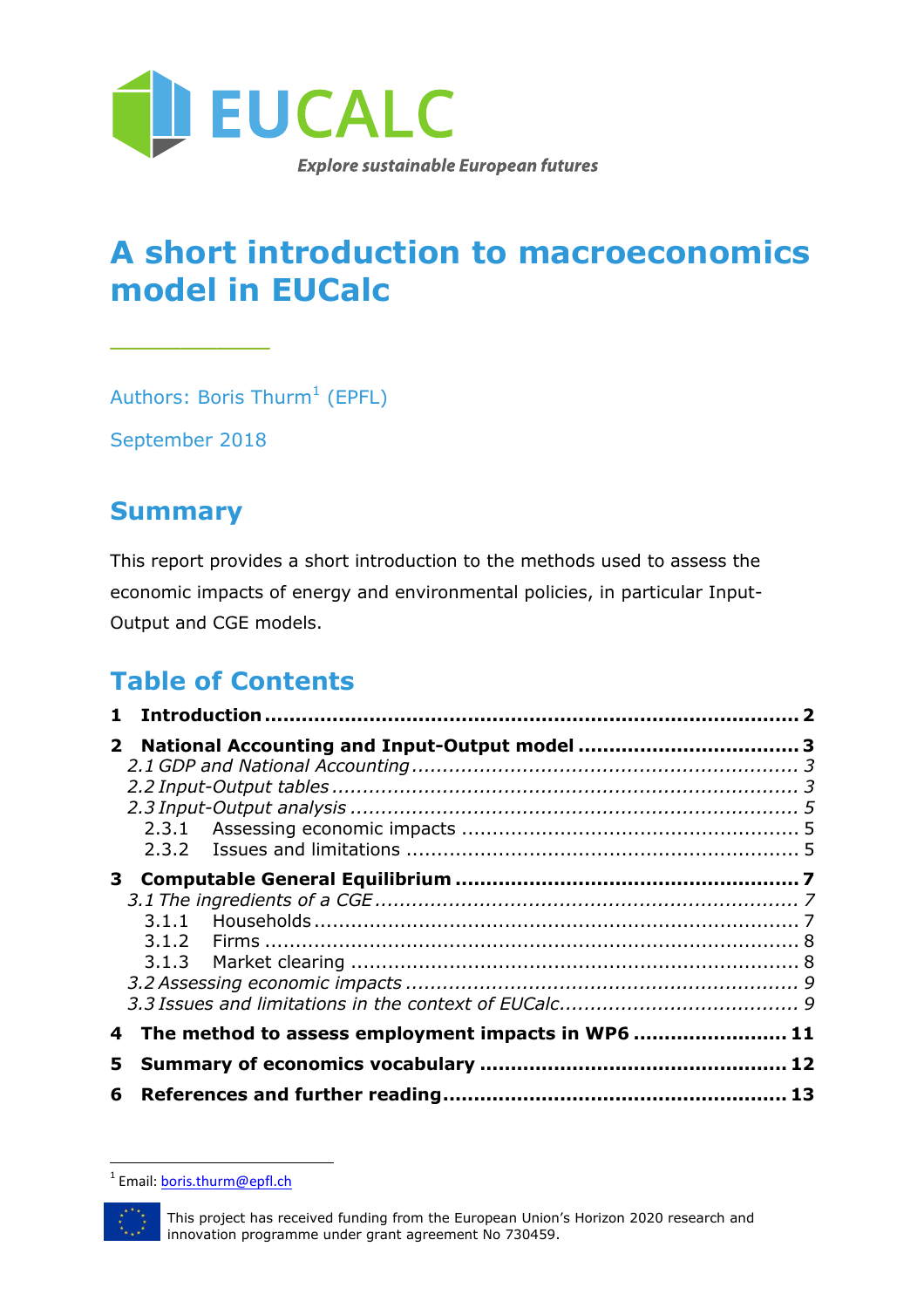

### <span id="page-1-0"></span>**1 Introduction**

There exist three main approaches to assess the economic impacts of environmental and energy policies:

- 1. Input-Output (IO) analysis: linear model based on IO tables which are tables of all the monetary flows in a country. We describe the IO method, its advantages and drawbacks in section 2.
- 2. CGE model: non-linear model describing the behaviours of households, government, firms and markets. We present the basics of CGE models, their advantages and drawbacks in section 3.
- 3. Econometric analysis: Econometrics is statistics applied to economics. The idea behind this approach is to use historical data to identify long-run relations between economic growth (and employment) and energy consumption, installed capacity of renewables, investment in energy efficiency, etc. The econometric analysis is useful for studying some past or current policy questions. However, relying on econometric analysis is not adequate for the EUCalc project because:
	- a. In EUCalc, a user's scenario can be associated with large economic changes (e.g. in meat consumption and energy mix) while econometric relations can provide relevant insights only if the new policy creates a small deviation.
	- b. Econometric analysis relies on historical data. It is unlikely that similar relations remain valid in 2050. Moreover, little is known about recent (disruptive) technologies that are not yet widely adopted (e.g. electric vehicles).
	- c. Most econometric studies focus on energy efficiency or solar and wind investment. In EUCalc, many others sectors (e.g. agriculture, transport) are affected.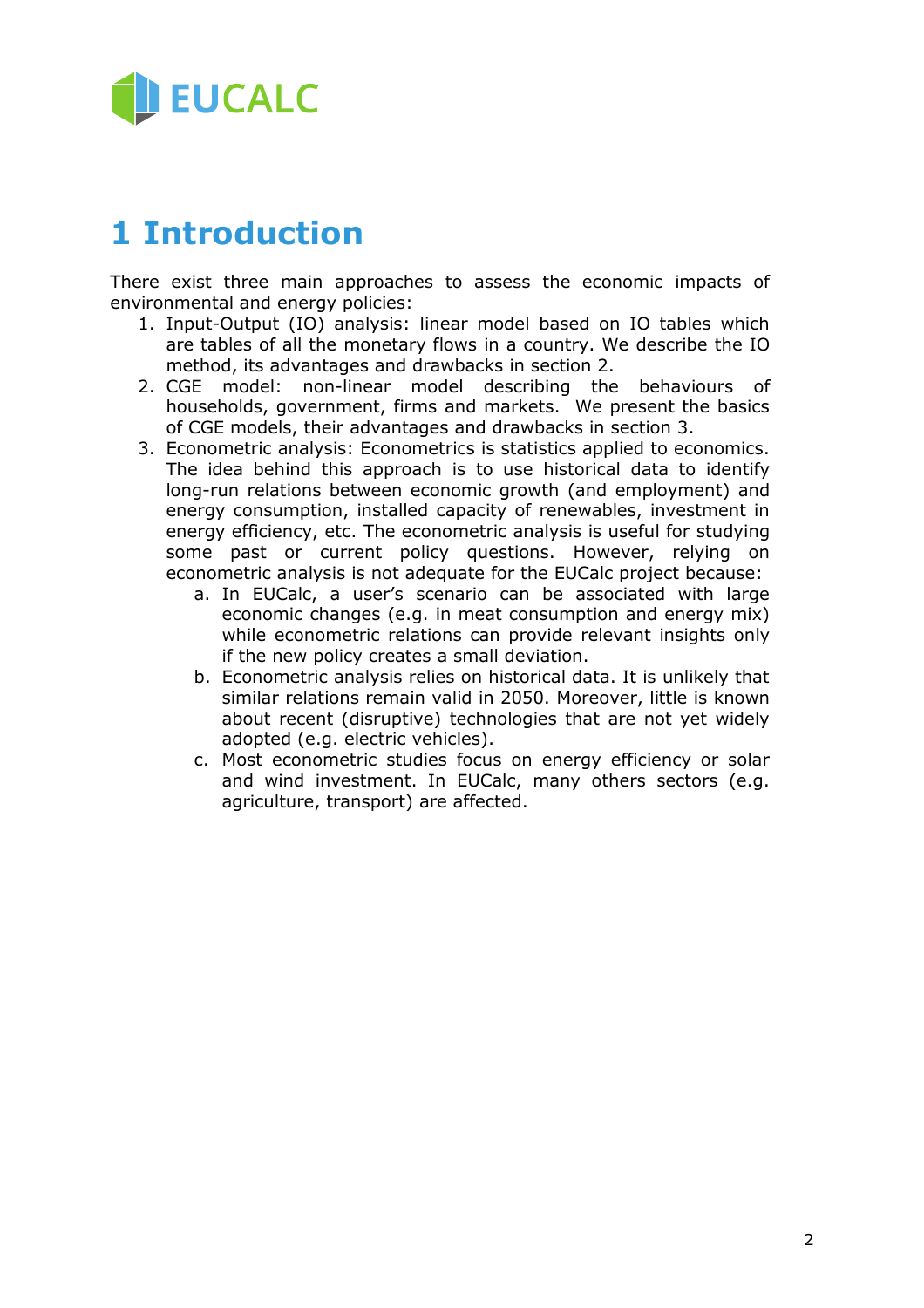**JEUCALC** 

## <span id="page-2-0"></span>**2 National Accounting and Input-Output model**

In this section, we first introduce some notions of national accounting, then we present what are Input-Output Tables and the Input-Output method, and finally we discuss the limitation of this method.

#### <span id="page-2-1"></span>**2.1 GDP and National Accounting**

The Gross Domestic Product (GDP) is a monetary measure of the production (Y) of a country. Since all the products must be bought by somebody, the GDP is also equal to the total expenditure. The total expenditure is the sum of the consumption of households (C), the investment (I), the government spending (G) and the trade balance, i.e. the export (EX) minus the import (IM). Thus, we have:

$$
GDP = Y = C + I + G + (EX - IM)
$$

Moreover, the GDP also measures the income of a country, i.e. the income of households, firms' owners and government. The income of households and firms' owners can be split into revenues from labour (L) (=sum of wages x number of hours worked) and capital (K). The revenue of the government consists in the taxes minus the subsidies (T). Hence, we have:

$$
Y = L + K + T
$$

Another way to understand national accounting is to note that the amount saved in an economy must be equal to the amount invested, i.e. the savings equal the investment (I):

$$
I = (L + K - C) + (T - G) + (IM - EX)
$$

Where  $S_H = (L + K - C)$  is the private savings, i.e. the disposable income minus the consumption;  $S_G = (T - G)$  is the public savings and  $(IM - EX)$  is the capital inflow in the country.

#### <span id="page-2-2"></span>**2.2 Input-Output tables**

An Input-Output (IO) table is a table of all monetary flows in a country. It expands the national accounting presented above to detail several economic sectors. An economic sector is the aggregation of all firms working in a defined sector (e.g. Agriculture, Electricity distribution, Water supply, Industry, Services, etc.). Suppose we represent the economy with *n* sectors. An example of IO table is provided in Table 1 below.

The output of each sector  $j$  is called  $X_j$ . The sectoral output can be produced domestically or imported (*IM<sub>j</sub>*). To produce  $X_j$ , firms needs inputs. First, they need intermediate inputs, i.e. inputs from their sector and other sectors  $(X_{ii})$ . For instance, the agriculture sectors need electricity, water, fertilizers, tractors, fuel, etc. Firms also need *factors of production*, which include labour  $(L_i)$ , land and capital  $(K_i)$ . Finally, firms pay taxes and receive subsidies  $(T_i)$ . The sum of all the inputs is equal to the output (column summation in Table 1), i.e. we have: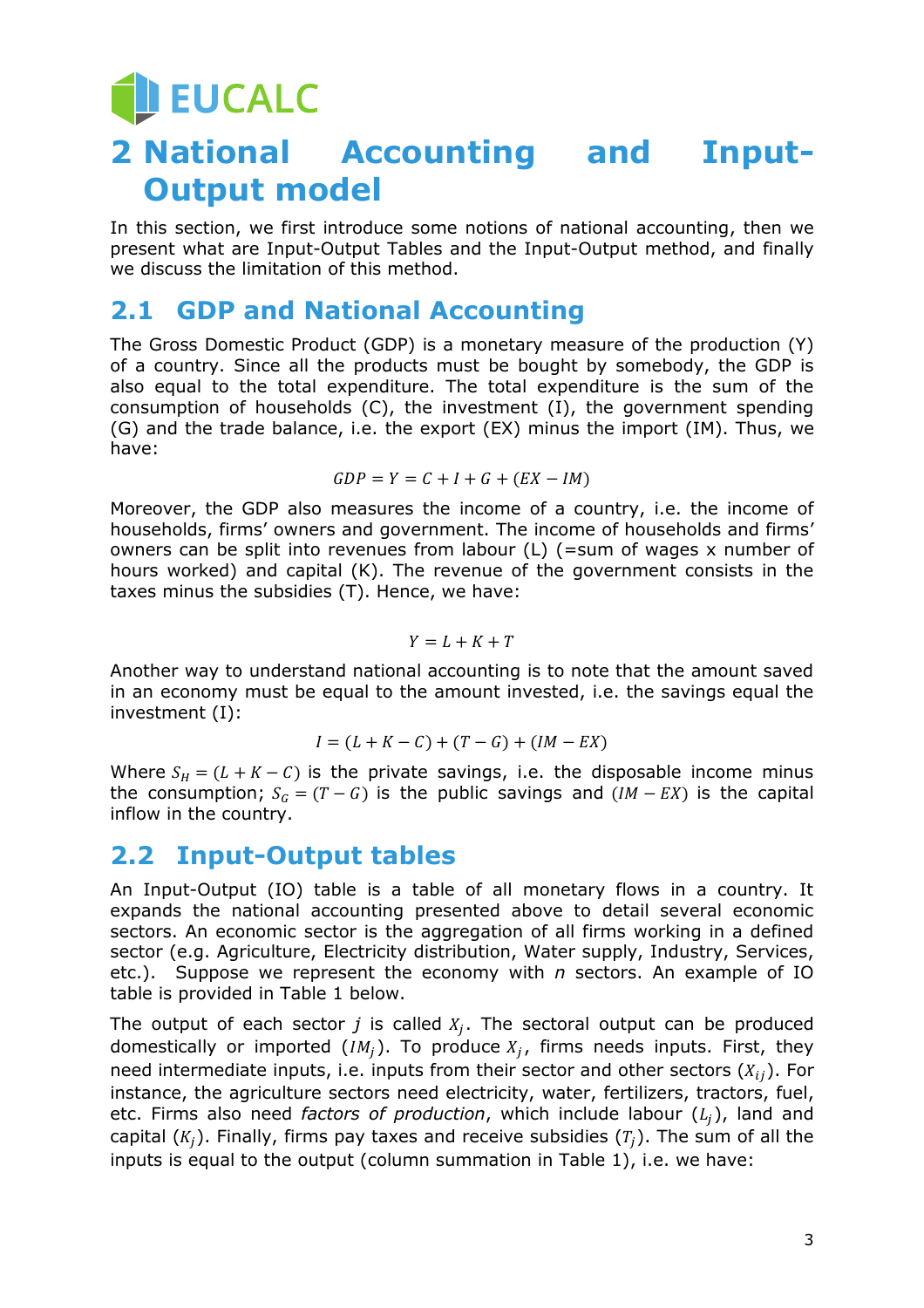

$$
X_j = \sum_i X_{ij} + T_j + L_j + K_j + IM_j
$$

Now if we look at a row in the table. The output  $X_i$  must be consumed domestically or exported  $(EX<sub>i</sub>)$ . Domestic consumption includes the intermediate consumption of firms  $(X_{ij})$  and the domestic final demand. The domestic final demand includes household consumption  $(C_i)$ , investment  $(I_i)$  and government spending  $(G_i)$ . Thus, we have:

$$
X_i = \sum_j X_{ij} + C_i + I_i + G_i + EX_i
$$

The table is called "balanced" when the sum over a row is equal to the sum over a column.

|           | Intermediate demand |          |             | Final expenditure |                           |                           |              |               |
|-----------|---------------------|----------|-------------|-------------------|---------------------------|---------------------------|--------------|---------------|
|           | Sector              | $\cdots$ | Sector<br>n | Consumption<br>C  | Investment                | Governement<br>Spending G | Export<br>EX | Output<br>(X) |
| Sector 1  | $X_{11}$            | $\cdots$ | $X_{1n}$    | C <sub>1</sub>    | $\mathbf{I}$ <sub>1</sub> | G <sub>1</sub>            | $EX_1$       | $X_1$         |
| $\cdots$  | $\cdots$            |          |             |                   |                           |                           |              |               |
| Sector n  | $X_{n1}$            |          |             |                   |                           |                           |              |               |
| Taxes T   | $T_1$               |          |             |                   |                           |                           |              |               |
| Labour L  | $L_1$               |          |             |                   |                           |                           |              |               |
| Capital K | $K_1$               |          |             |                   |                           |                           |              |               |
| Import IX | $IX_1$              |          |             |                   |                           |                           |              |               |
| Output    | $X_1$               |          |             |                   |                           |                           |              |               |

*Table 1: An Example of IO table<sup>2</sup>*

Suppose that the j<sup>th</sup> sector, in order to produce one unit, must use  $a_{ij}$  units from sector i. We have then  $X_{ij} = a_{ij}X_j$ . The  $a_{ij}$  are called technical coefficients. We can rewrite the summation over a row, noting  $D_i$  the final demand (sum of domestic final demand and export):

$$
X_i = \sum_j a_{ij} X_j + D_i
$$

In matrix form, we get:

-

$$
X = AX + D
$$

Hence, we can express the output in function of the final demand:

$$
X = (I - A)^{-1}D
$$

<sup>2</sup> We include in *Ti* the taxes paid by households. Similarly *IXi* includes all imports. Alternatively, it is possible to expand the taxes and imports row to the final expenditure.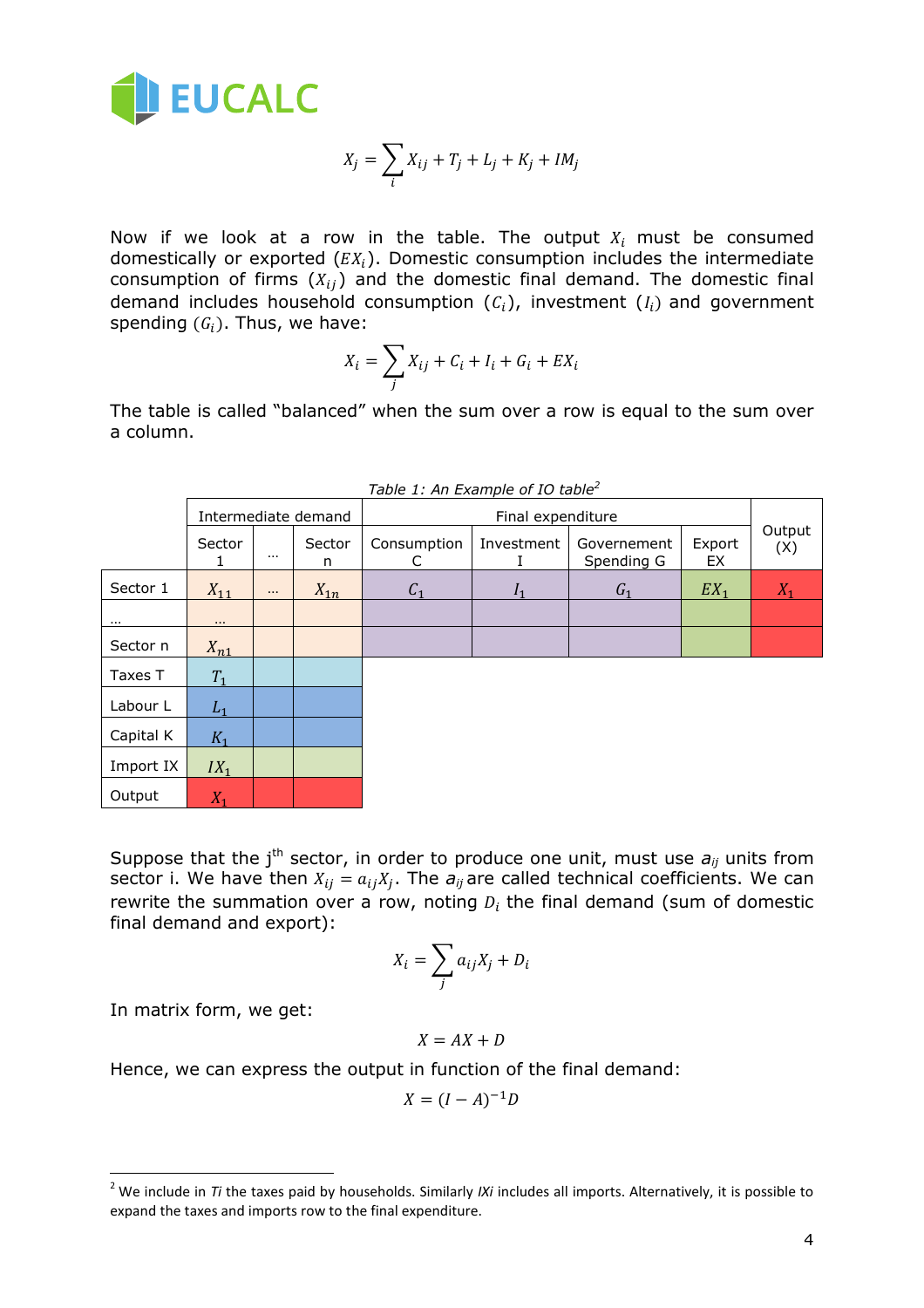## **JEUCALC**

#### <span id="page-4-0"></span>**2.3 Input-Output analysis**

#### <span id="page-4-1"></span>**2.3.1 Assessing economic impacts**

To better understand the IO method, let's take an example. Suppose that we want to assess the impacts of consuming less meat and more vegetables. The meat production sector is called *M*, and the vegetables production sector *V.* Consuming less meat and more vegetables means that the final demand of meat  $(D_M)$  will decrease by  $\Delta D_M < 0$ , while the final demand of vegetables  $(D_V)$ will increase by  $\Delta D_V > 0$ . The other components of the final demand remain constant. We can calculate the effects on the output:

$$
\Delta X = (I - A)^{-1} \Delta D
$$

The change in food patterns affects directly the meat and vegetables production sectors output  $(X_M, X_V)$ . Moreover, it affects indirectly all the other sectors. For instance, if more fertilizers are needed to produce vegetables than meat, then the output of the fertilizers will increase.

From the change in output, it is possible to estimate the employment impacts using employment factors. An employment factor  $(e_i)$  links the output of a sector  $X_i$  to the employment  $E_i$  such that  $E_i = e_i X_i$ . Thus, the change in employment is:

$$
\Delta E = e \cdot (I - A)^{-1} \Delta D
$$

This simple methodology can be replicated to study the impacts of monetary incentives in all the sectors. In EUCalc, this would mean to:

- (a) Translate bottom-up material inputs (food consumption, fuel consumption of households and energy efficiency, change in electricity mix, persons travelling by cars, trains, planes, etc.) into monetary flows.
- (b) Associate each bottom-up to one or several sectors of the IO tables.

#### <span id="page-4-2"></span>**2.3.2 Issues and limitations**

There are several limitations associated with the IO method, which explains why economists are reluctant to use this methodology:

1. In the standard IO framework, the technical coefficient  $a_{ii}$  are assumed fixed (i.e. the proportion of input needed are constant) and only changes in final demand are considered. However, in EUCalc, the intermediate demand will also be impacted. For instance, if there is a material switch in the construction of buildings (e.g. more wood, less concrete), the inputs of wood and concrete by the construction sector will change.

Solution: it is possible to also modify the technical coefficient using inputs from the calculator. This "modified IO method" was applied in the Swiss calculator, Energyscope (Füllemann et al. 2018).

2. In the standard and even in the modified IO framework, prices, substitutions and income effects are not taken into account. However, these effects are key in economics. Going back to our material switch example, if the demand of wood increases, its prices will also increase. Due to this price increase, the construction might want to substitute this input with a cheaper one such as metal or concrete.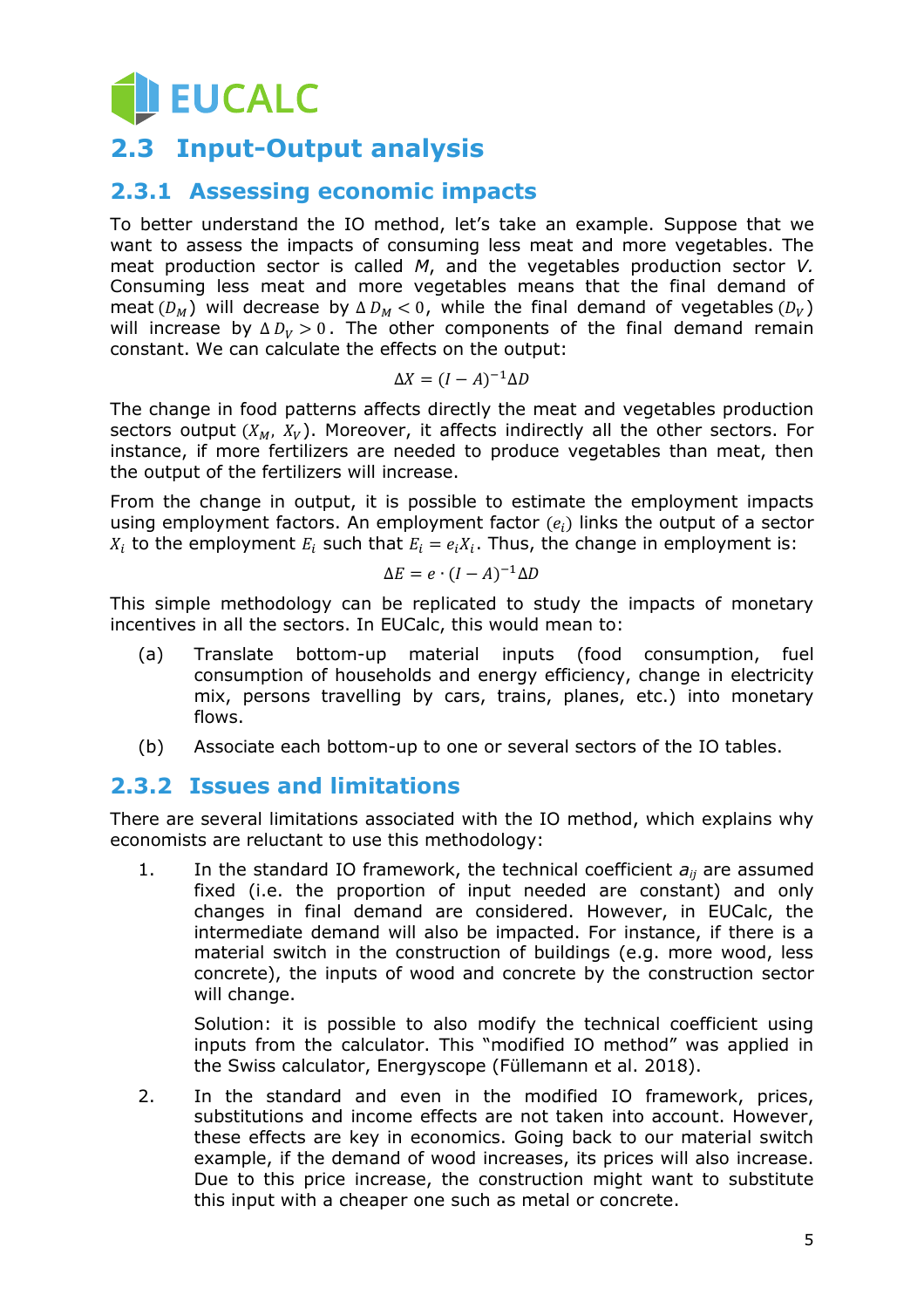

3. In the standard and in the modified IO framework, constraints on income and resources are overlooked. Going back to our example, suppose that the material switch implies that the total demand of workers by the firms increases. In the IO model, this means that the employment increases. However, the population is limited, i.e. there is a maximum amount of workers. Thus, equilibrium must be found between the demand of workers by firms, and the "supply" of workers by households. In other words, the wages will adjust (increase) so that the demand of labour equals the supply. Since the wages increase, firms will substitute labour with cheaper inputs (see point 2). Consequently, the IO method overestimates the impacts.

Due to these limitations, the IO method is better suited for small deviations in the economy than for large economic transition that could happen in EUCalc scenarios.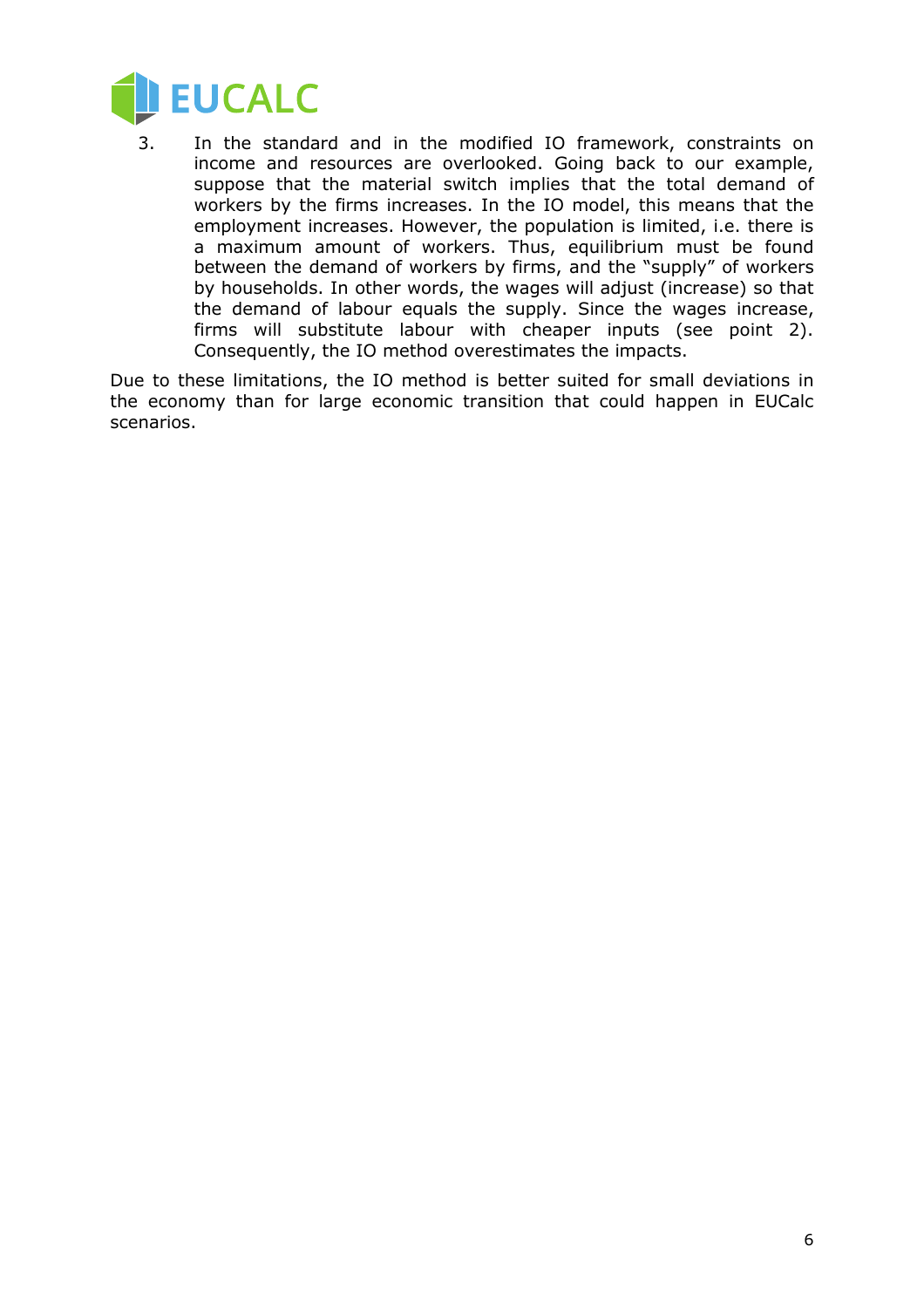## **JEUCALC 3 Computable General Equilibrium**

<span id="page-6-0"></span>A Computable General Equilibrium (CGE) is a model describing the whole economy (General<sup>3</sup>) when no agent has an incentive to deviate (Equilibrium). Due to its complexity, the solution is obtained from numerical simulations (Computable). We present below the ingredients of a CGE model, then we explain how they can be used to assess the economic impacts of energy and environmental policies, finally we discuss the limitations of CGE in the context of EUCalc.

#### <span id="page-6-1"></span>**3.1 The ingredients of a CGE**

A CGE represents the behaviour patterns of all the economic agents (households, firms, government). We present below the main ingredients of a CGE model, which are: household, firms, and markets. These are the same as in others macroeconomic models.

In the following, we will note  $p_i$  the price of product or factor (e.g. capital, land)  $i$ and *w* the wage. Note also that a CGE is used to perform long-run analysis and typically includes several regions, but we will omit time and regional indices for simplicity.

We will also abstract from discussing the government behaviour so that taxes and subsidies are not included (if you want to include them, simply replace the prices  $p_i$  by  $p_i(1 + \tau_i)$  with  $\tau_i$  the tax/subsidy).

#### <span id="page-6-2"></span>**3.1.1 Households**

Households receive income from labour ( $wL$ ) and capital ( $p_k K$ ) (what is called factor incomes in Figure 1). They spend their revenue consuming different goods (*Ci*) and saving (which is the sum of the sectoral investment *Ii*).

To allocate between the different goods, households are assumed to maximize a function of preferences called utility  $U(C_1, ..., C_n, L)$  subject to their budget constraint, i.e. their spending should be equal to their income (or lower):

max  $U(C_1, ..., C_n, L)$  s.t.  $\sum_i p_i C_i + \sum_i p_{i i} I_i \leq wL + p_k K$ .

Deriving the first-order conditions of the households' problem yields the goods demand functions, i.e. how much the households are willing to purchase of each good depending on their relative prices (i.e. the price of one good with respect to another).

Moreover, note that labour enters the utility function such that working more decreases the utility (less time for leisure).<sup>4</sup> Thus, there is a trade-off: by working more, the households sacrifice some utility, but they get a better income and can purchase more goods which increase their utility. The first-order condition on labour gives the supply of labour, i.e. how much households are willing to work depending on the wage.

Note that most CGE models assume a representative agent, i.e. all households are aggregated into one agent. This is not a required feature, but including

-

 $3$  vs Partial: only one sector included

 $<sup>4</sup>$  Not all CGE models include labor in the utility function.</sup>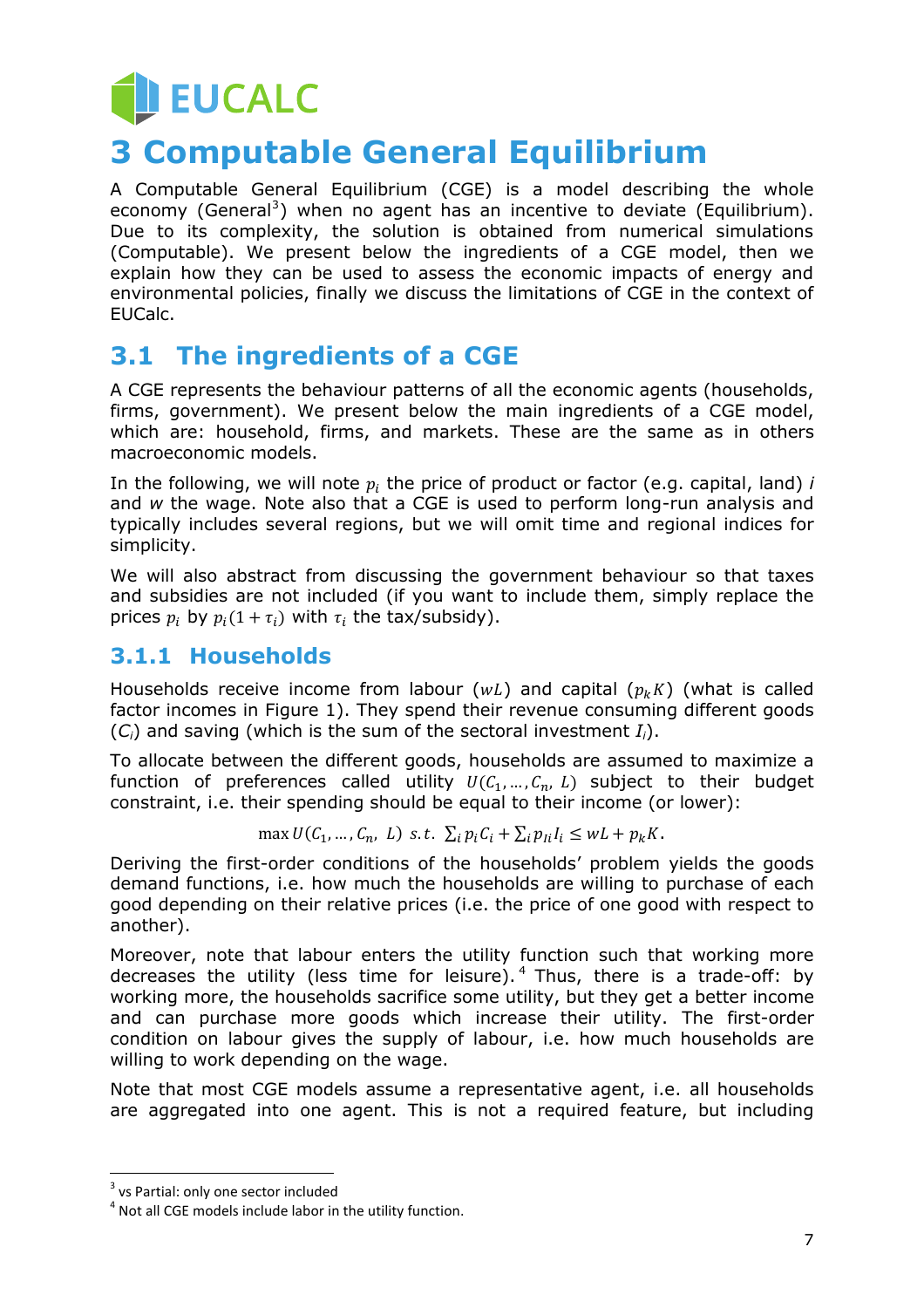

households' heterogeneity increases the complexity of the model. This becomes necessary if one wants to look at distributional effects.

#### <span id="page-7-0"></span>**3.1.2 Firms**

Each good *i* is produced by a representative firm. As in the IO model, firms need intermediate inputs  $(X_{ij})$  and factors of production (e.g. labour  $L_i$  and capital  $K_i$ ). However, in a CGE model, the production function (how the inputs are used to produce, called  $X_i$ ) is non-linear and accounts for prices and substitution effects  $X_j(X_{1j},...,X_{nj},L_j,K_j)$  . In each sector, the representative firm aims to maximize their profit  $\pi_i$  which is their revenue minus their cost:

$$
\pi_j = p_j X_j - \sum_i p_i X_{ij} - w L_j - p_K K_j.
$$

Deriving the first order conditions yields the intermediate demand, the demand of labour and capital.

#### <span id="page-7-1"></span>**3.1.3 Market clearing**

A market is an actual or nominal place where goods and factors of production (labour and capital) are exchanged. At the equilibrium, the demand should equal the supply for each good and factor of production. This is called "market clearing". In other words, we have:

$$
X_i = \sum_j X_{ij} + C_i + I_i + G_i + EX_i - IM_i
$$

$$
L = \sum_j L_j
$$

$$
K = \sum_j K_j
$$

Note that the first equation is the same as in the IO framework.



*Figure 1: Representation of a macroeconomic model (ROW stands for Rest of the World)*

The non-linear systems of equilibrium equations given by the households' problem, the firm problem and market clearing can be solved with a few closing equations (e.g. capital accumulation, savings pattern and trade balance).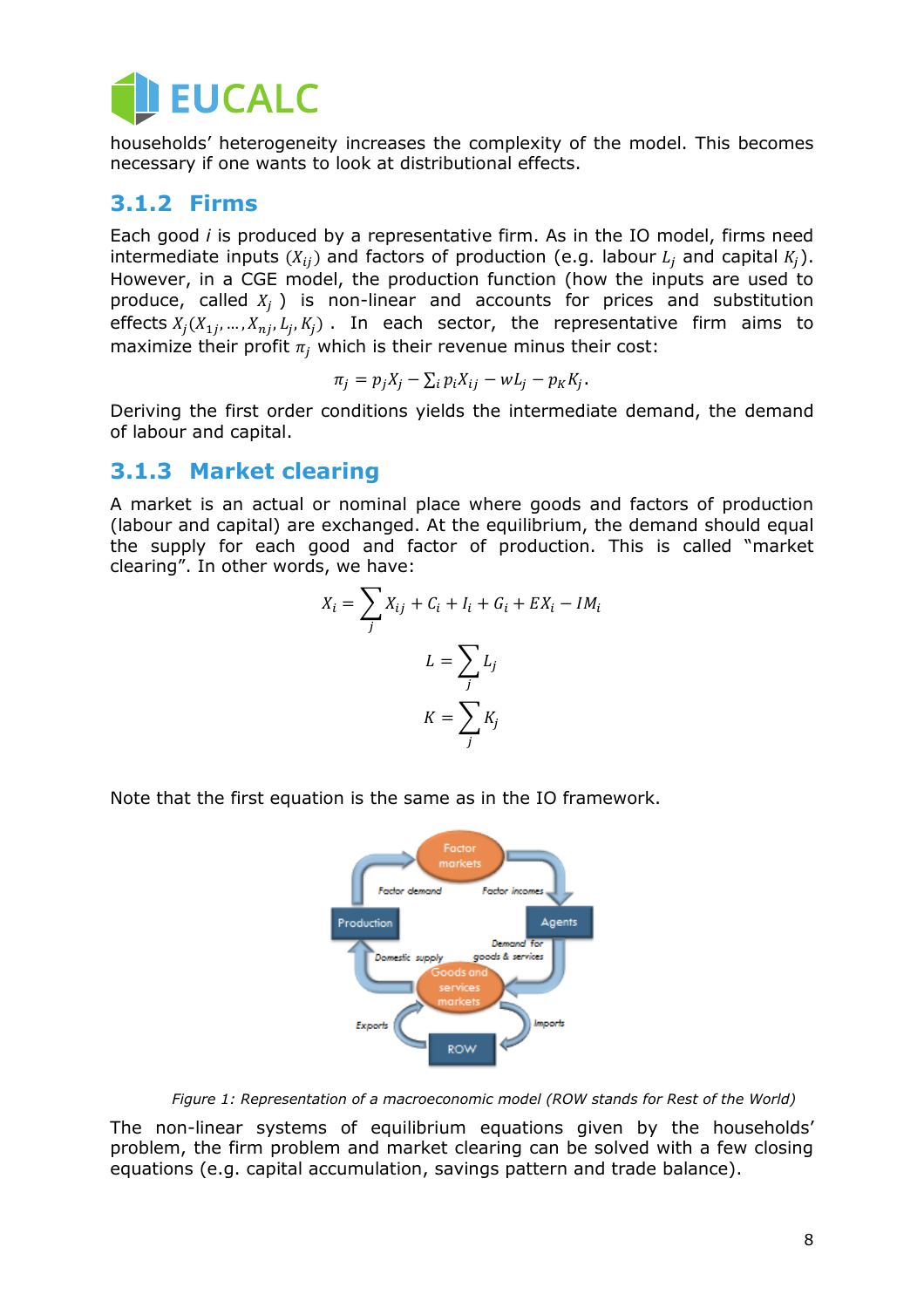

Moreover, the simple framework presented here can be adapted to better represent empirical observations depending on the research question. For instance, the labour market clearing above implies that there is no involuntary unemployment (i.e. unemployment arises because workers are not willing to work more) but it is possible to model involuntary unemployment by adding some complexity to the model.

#### <span id="page-8-0"></span>**3.2 Assessing economic impacts**

CGE models are often used to analyse the long-run effect on the economy of energy and environmental policies.

Since the economic growth depends on many determinants such as population growth or technological change, the first step is to define and simulate a baseline, i.e. a business-as-usual scenario (without the new policy). This includes assumptions for instance on the demography, on economic growth and on international energy prices. A description of the baseline and its assumption in EUCalc is available in Deliverable 7.1 (Yu W. and Clora F. 2018).

Then, the objective is to compare what happens in the baseline and in the scenarios with the new policy.

For instance, suppose we would like to assess the impacts of different levels of carbon taxes. In this case, the parameter shocked (i.e. modified) is simply the carbon tax, and depending on the scenario, different levels can be assumed for different sectors.

Now suppose that we would like to analyse the impacts of the government investing more in energy efficiency and renewable energy. Then, it is possible to: (a) modify the government spending pattern or (b) modify subsidies to energy efficiency and renewable. This requires designing an industrial disaggregation (choice of economic sectors) with sufficient details to represent well energy efficiency and renewable.

#### <span id="page-8-1"></span>**3.3 Issues and limitations in the context of EUCalc**

In EUCalc, users can design their own alternative future scenarios. They make decisions for instance on energy consumption in buildings, electricity mix, transportation mode, food habits, etc. To assess the socio-economic impacts of this alternative future in a CGE model, we need to translate these inputs into the language of the CGE model. However, conciliating the bottom-up inputs with the top-down framework in a CGE model is a quite challenging task:

- 1. The CGE top-down approach is not as detailed as the bottom-up approach of the calculator, so that some sectoral details are suppressed (e.g. not as many electricity production sources).
- 2. In the calculator, each user of the calculator can decide on the allocation of consumption between the different products (e.g. the consumption of meat, vegetables, or energy) without taking into consideration the prices. On the other hand, in a CGE, the consumption of different products is determined endogenously as a function of the prices. Hence, the food and energy demand cannot be directly shocked to reproduce the users' scenario. It is therefore necessary to assume exogenous changes such as a shift in households' preferences (utility function) or a change in taxes.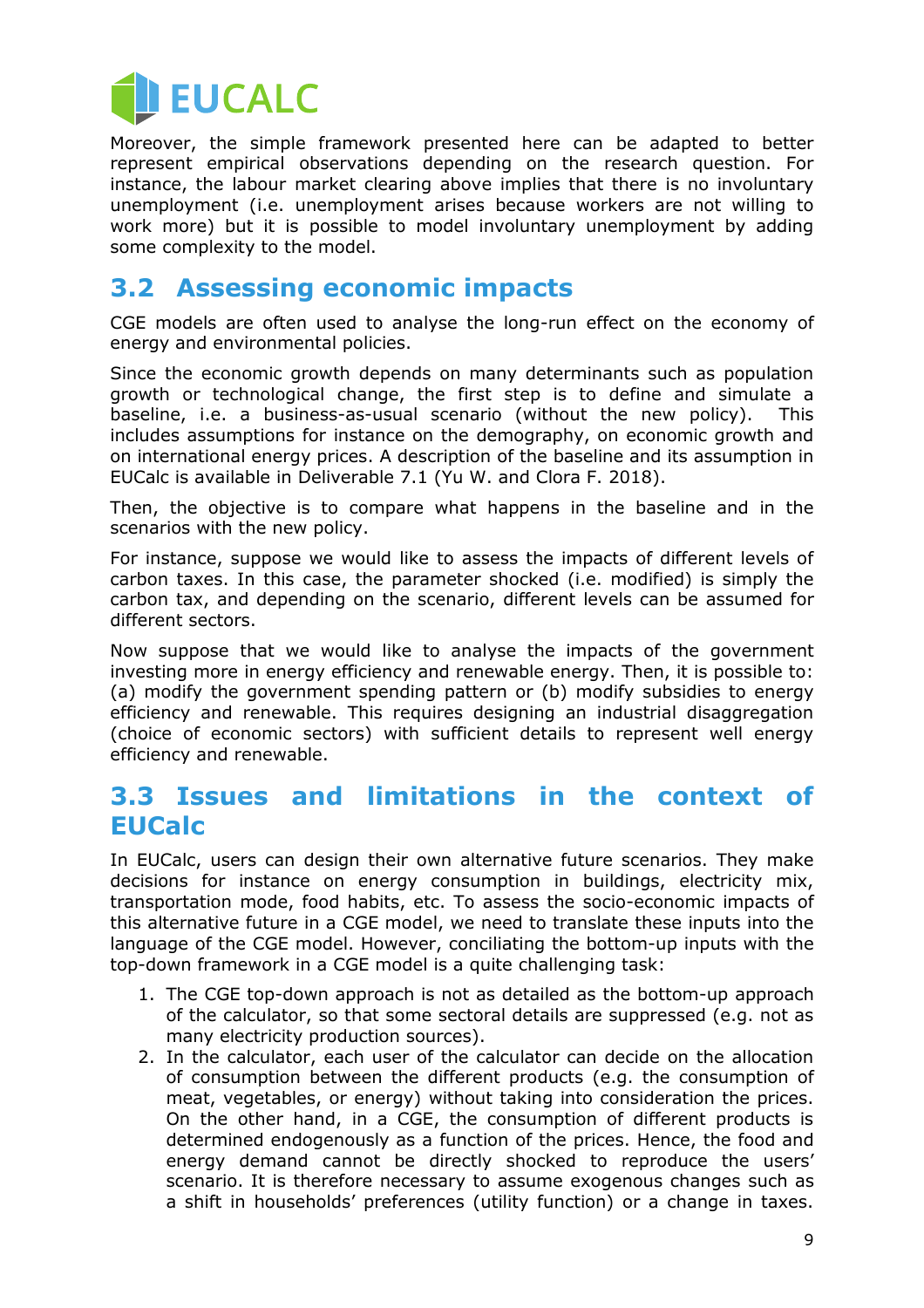

 $\overline{a}$ 

The questions are then: (a) what parameters should we shock? and (b) what shock level enables to reproduce the users' scenario?

- 3. In a CGE, the behaviours of households and government are constrained by their income. In turn, the income is constrained by the production factors (i.e. labour, capital, and land) which cannot exceed the available economic resources. Similarly, firms' production is also constrained by the labour, capital and land availability. On the other hand, constraints on labour and capital do not exist in the calculator. This means that some pathways can be feasible technically but not economically.
- 4. The production and utility functions used in a CGE model (as in most other economic models) rely on parameters called elasticities.<sup>5</sup> These elasticities are estimated to represent the responsiveness of a variable to exogenous local shocks. Hence, the drastic changes in ambition levels 3 and 4 may not be reconcilable with the CGE framework. In particular, it is quite challenging to model the rapid adoption of disruptive technologies.
- 5. Finally, important features of EUCalc are the simplicity, tractability and transparency of the model. In particular, the model should allow fast calculation (a few seconds) to be more attractive for the users. But CGE models are computationally and time-expensive. Simulations require several minutes<sup>6</sup> to compute one solution. Hence, it is impossible to directly link a CGE model with the online calculator. The alternative would be to simulate all possible scenario combinations in advance, and compile the results in a library. However, the number of possible scenario is too high. Indeed, considering 20 levers and 4 levels, this gives  $4^{20}$  scenarios for each country, i.e. more than  $3x10^{13}$  scenarios for EU28 countries and Switzerland.

Consequently, not all users' pathways are compatible or can be simulated using a CGE model. The best option is thus to simulate a set of predefined scenario, which are representative of the different sustainable pathways.

The linkages between EUCalc and GTAP (the CGE model used to obtain the trade flows due to different pathways), the advantages and limitations of this coupling exercise and the "representative" scenario selection are further explored in D7.2 (Baudry et al. 2018).

<sup>&</sup>lt;sup>5</sup> In economics, the elasticity measures how a variable responds to a change in another variable. For instance, the price elasticity of demand is the percentage change of the quantity demanded of a good with respect to a 1% change in its price.

 $<sup>6</sup>$  Representing the user's scenario implies to have a large number of economic sectors and at least 30 regions</sup> (EU28, Switzerland, Rest of the World). Since the complexity increases with the disaggregation, such a model could take more than one hour to compute a solution.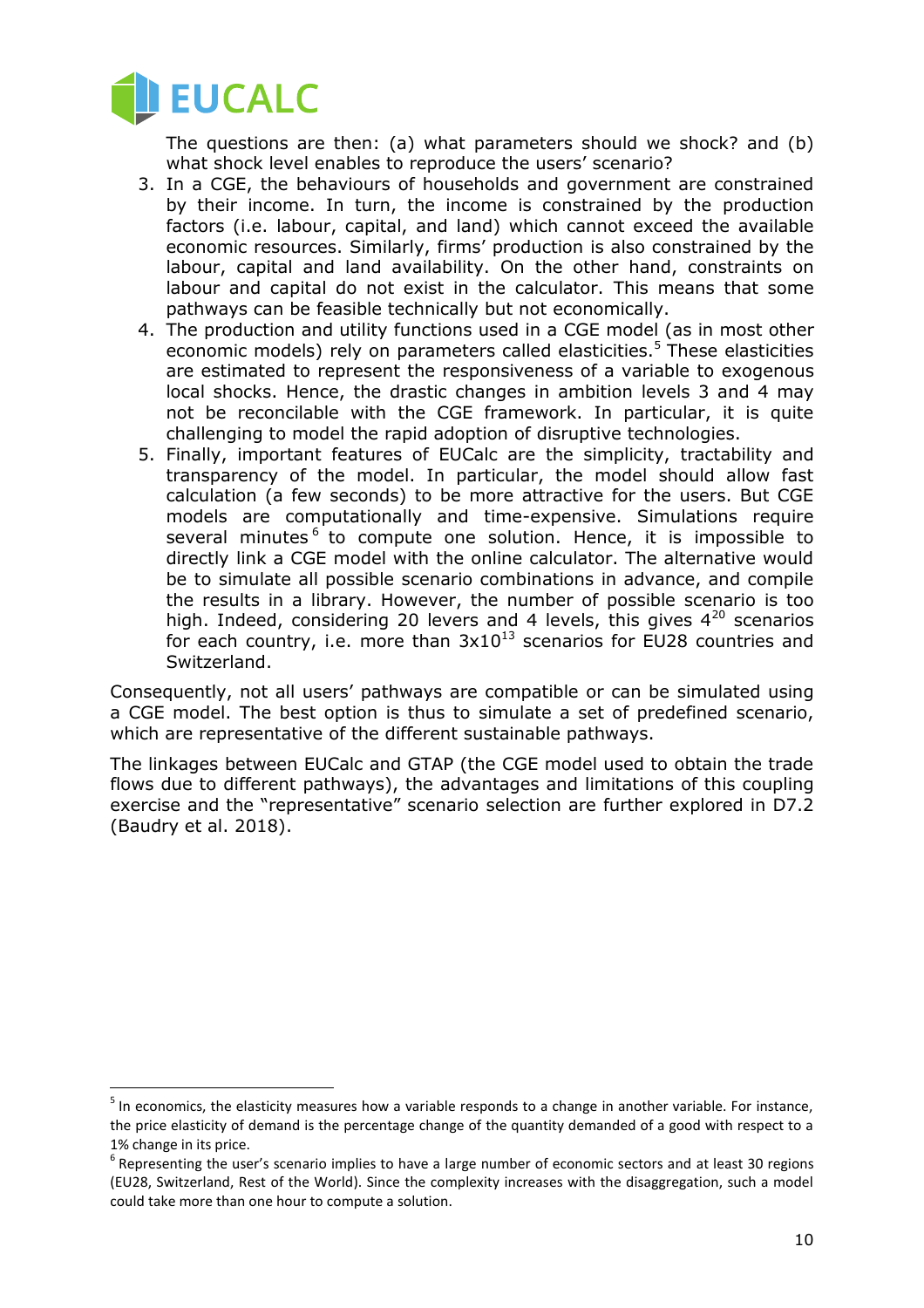## **DEUCALC**

### <span id="page-10-0"></span>**4 The method to assess employment impacts in WP6**

Given the advantages and drawbacks of IO analysis and CGE model presented above, WP6 designed a method "in-between" the two approaches. We quickly present here its main features:

- 1. Households' behaviour is similar to a CGE model, i.e. households maximize their utility subject to their budget constraint. However, households only decide on their aggregate consumption and labour level (contrary to a CGE where households decide on the consumption of each product). The allocation of aggregate consumption between the different products is derived using inputs from the calculator, as in an IO method. This allows considering the resource constraints on labour, capital and land.
- 2. Firms' production function is a simplified version of the one used in a CGE model. Moreover, the production functions are exogenously shocked using inputs from the calculator, in a similar way of the modified IO method used in the Swiss calculator.
- 3. We look at each country independently, i.e. imports and exports are either derived from inputs of the calculators or from a simple assumption, as in the modified IO method.
- 4. We distinguish workers between two levels of education (skilled and unskilled) to better evaluate the differentiated impacts.

Thanks to this design, the system of non-linear equations can be reduced to only three equations. We tested this methodology in a scale model for Germany using the MATLAB software, and we obtained (coherent) results in a few seconds. However, this remains to be seen if the methodology can efficiently be implemented in the calculator (in KNIME) taking into account all the interactions.

If not, WP6 will use a simpler method which combines CGE simulation and modified IO analysis. This method and the (preliminary) interactions between the core and employment modules are described in Deliverable 6.1 (Thurm et al. 2018).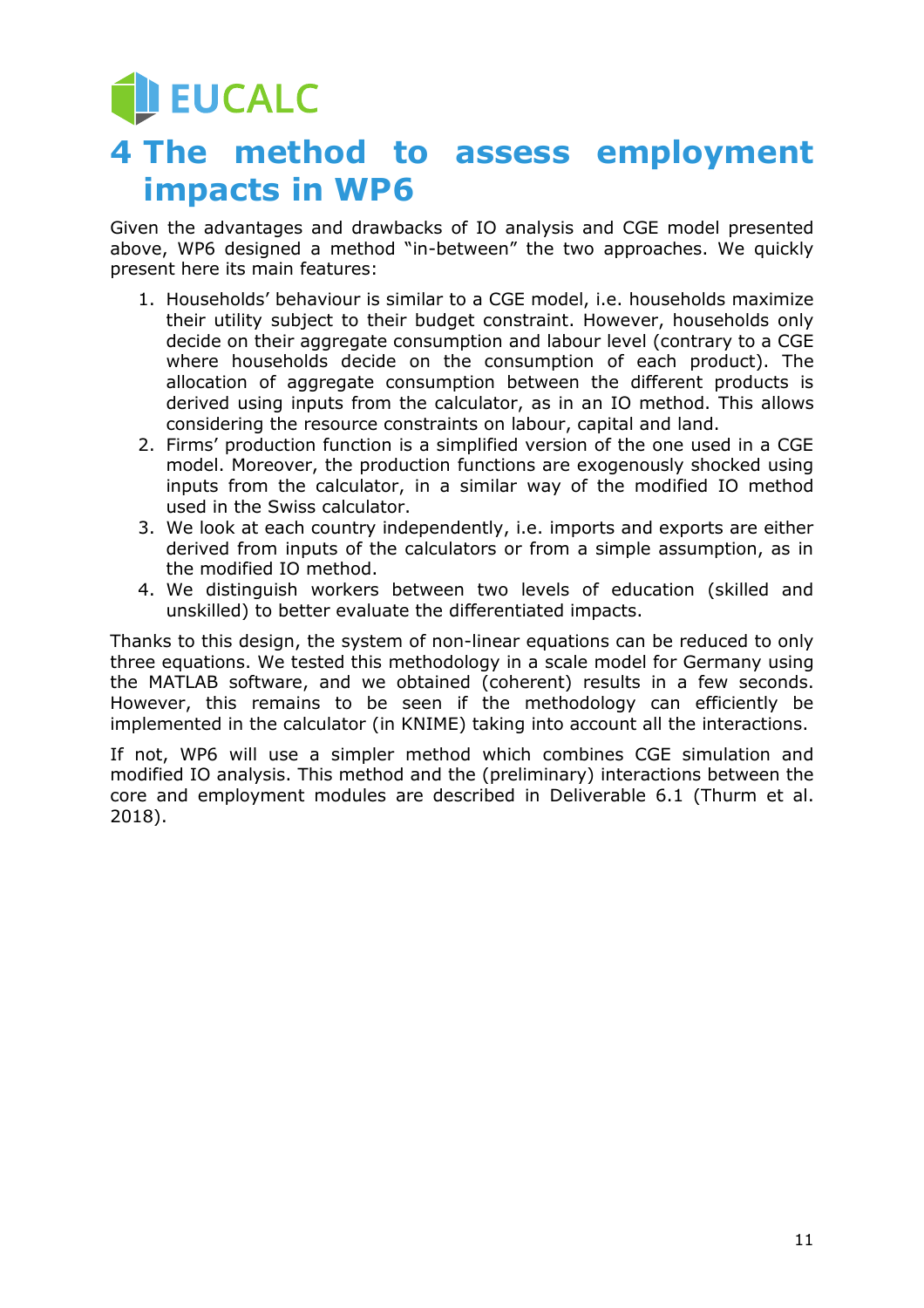## EUCALC

## <span id="page-11-0"></span>**5 Summary of economics vocabulary**

| <b>Baseline</b>                                       | Reference scenario used in a CGE analysis                                                                                                                                                                                      |  |  |  |
|-------------------------------------------------------|--------------------------------------------------------------------------------------------------------------------------------------------------------------------------------------------------------------------------------|--|--|--|
| <b>Budget constraint</b>                              | Constraint specifying that the spending of individuals<br>should be lower than their income                                                                                                                                    |  |  |  |
| <b>CGE (Computable</b><br><b>General Equilibrium)</b> | Non-linear model representing the behaviour of households,<br>firms, government markets and prices at the equilibrium                                                                                                          |  |  |  |
| <b>Demand (factor)</b>                                | Function linking the quantity of a factor that firms need with<br>its price                                                                                                                                                    |  |  |  |
| Demand (goods)                                        | Function linking the quantity of a good that households are<br>willing to purchase with its price                                                                                                                              |  |  |  |
| <b>Econometrics</b>                                   | Statistics applied to economics                                                                                                                                                                                                |  |  |  |
| <b>Factor of production</b>                           | Resource needed by firms to produce a good. It generally<br>includes Labour, Capital, Land                                                                                                                                     |  |  |  |
| <b>Final demand</b>                                   | of<br>household<br>consumption, investment<br>Sum<br>and<br>government spending $(+)$ export - import)                                                                                                                         |  |  |  |
| <b>General Equilibrium</b>                            | Production, demand and prices of goods such that no<br>economic agent (households, firms, government) are willing<br>to deviate                                                                                                |  |  |  |
| <b>GDP (Gross Domestic</b><br>Product)                | Measure of the production/income/expenditure of a country                                                                                                                                                                      |  |  |  |
| IO (Input-Output)<br>method                           | Linear model linking the sectoral output to the sectoral final<br>demand thanks to the matrix of technical coefficient                                                                                                         |  |  |  |
| <b>Macroeconomics</b>                                 | Branch of economics dealing with the performance,<br>structure and decision making in an economy as a whole,<br>with the objective to better understand for instance<br>economic growth, unemployment, or international trade. |  |  |  |
| <b>Microeconomics</b>                                 | Branch of economics that studies the decision making of<br>individuals and firms and the interactions between them.                                                                                                            |  |  |  |
| <b>Market clearing</b>                                | Supply equals demand                                                                                                                                                                                                           |  |  |  |
| <b>Production function</b>                            | Function linking the inputs needed by a firm to the quantity<br>of output it produces                                                                                                                                          |  |  |  |
| Supply (factor)                                       | Function linking the quantity of a factor supplied by<br>households with its price                                                                                                                                             |  |  |  |
| Supply (goods)                                        | Function linking the quantity produced by firms with the<br>prices of a good                                                                                                                                                   |  |  |  |
| <b>Technical coefficient</b>                          | In an IO framework, coefficient linking the quantity needed<br>of an input to produce one unit of output.                                                                                                                      |  |  |  |
| <b>Trade Balance</b>                                  | Export minus Import                                                                                                                                                                                                            |  |  |  |
| <b>Utility function</b>                               | Function representing the preferences of individuals,<br>mapping for instance the allocation between different goods<br>and leisure                                                                                            |  |  |  |